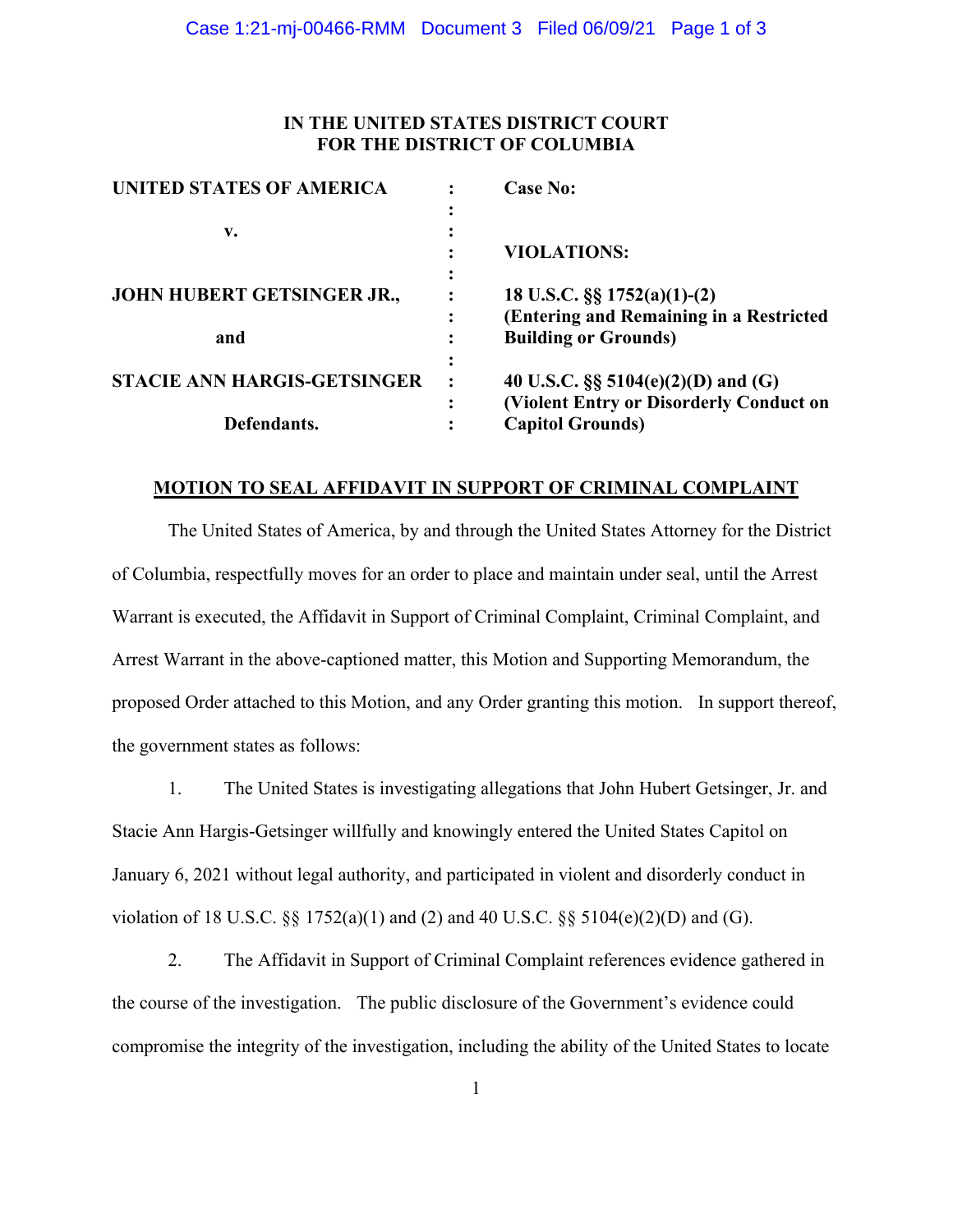#### Case 1:21-mj-00466-RMM Document 3 Filed 06/09/21 Page 2 of 3

and arrest the defendants, and could needlessly expose the statements of the identifying officer before the defendants have been apprehended. The Government also anticipates imminently obtaining one or more search warrants for items believed to be in the defendants' possession. Premature disclosure of the charging documents may risk hampering those efforts or lead to the destruction of evidence. Thus, a sealing order is necessary to avoid hindering the ongoing investigation in this matter.

 2. As stated in Washington Post v. Robinson, 935 F.2d 282, 288 (D.C. Cir. 1999), there is a presumption of access to Court proceedings. But, this can be overridden if "'(1) closure serves a compelling interest; (2) there is a substantial probability that, in the absence of closure, this compelling interest would be harmed; and (3) there are no alternatives to closure that would adequately protect the compelling interest.'" Id. at 290 (quoting Oregonian Pub. Co. v. United States Dist. Court, 920 F.2d 1462, 1466 (9th Cir. 1990)).

 3. In this matter, the United States has a compelling interest in preserving the integrity of its investigation and arresting the defendants. A limited sealing order ensuring that filings related to the Criminal Complaint and Arrest Warrant are not accessible from the Court's public files is narrowly tailored to serve a compelling interest.

 4. Furthermore, the United States respectfully submits that complying with the normal notice requirements of Washington Post would defeat the purpose of the motion to seal. Persons who know the criminal justice system also know that docketing a motion to seal an Affidavit in Support of Criminal Complaint and Arrest Warrant, or a resulting sealing order, means that the defendants are charged with a crime, and the Government intends to arrest them. Thus, if this Motion or a sealing order were to become public, it would be the same as making

2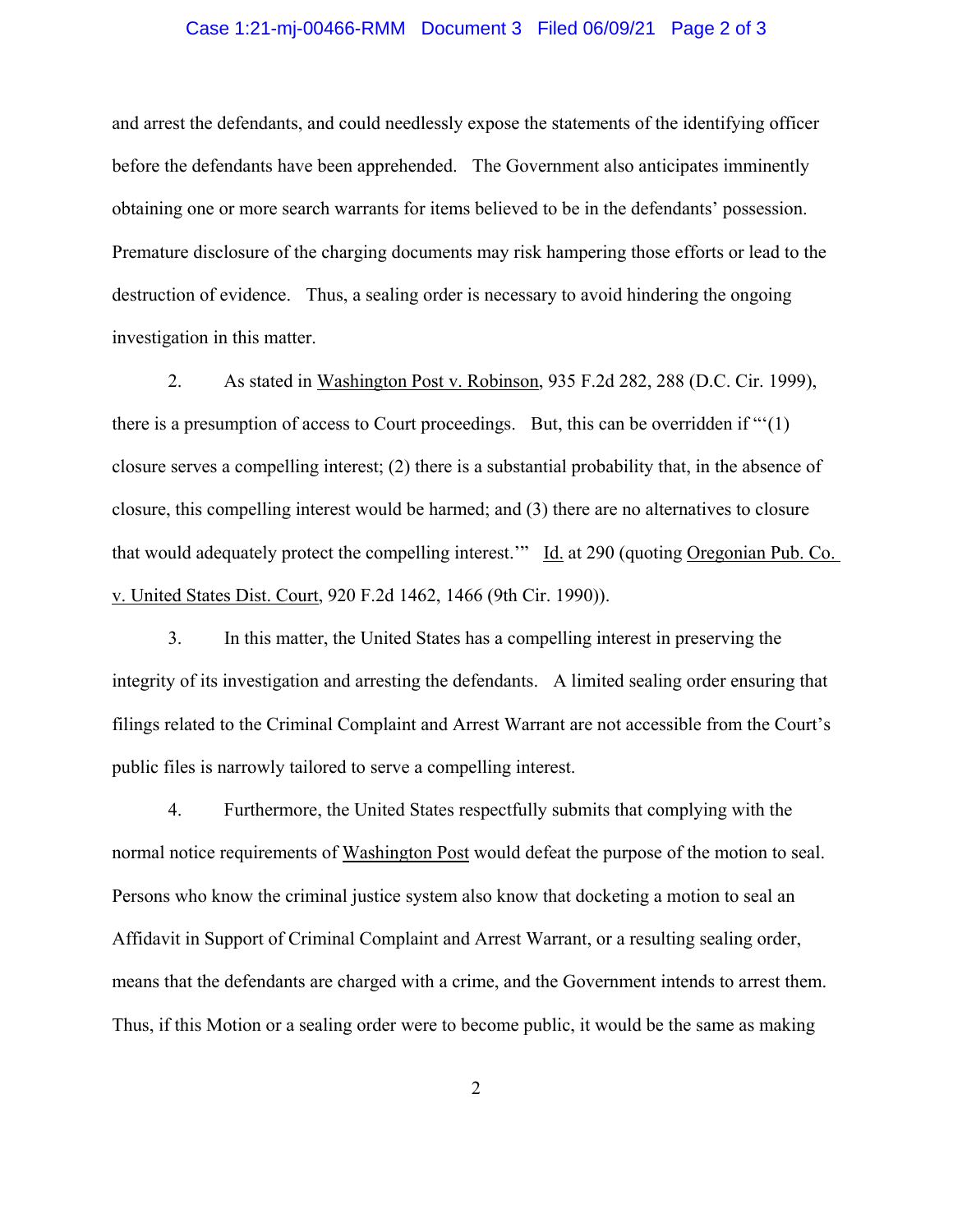public the Complaint and Arrest Warrant.

**WHEREFORE**, the United States respectfully requests that this Court issue an Order directing that the Clerk of the Court place and maintain under seal, until execution of the Arrest Warrant, the Affidavit in Support of Criminal Complaint, this Motion and Supporting Memorandum, the proposed Order attached to this Motion, and any Order granting this motion.

Respectfully submitted,

CHANNING D. PHILLIPS ACTING UNITED STATES ATTORNEY D.C. Bar No. 415793

By: <u>/s/ Anthony L. Franks</u> ANTHONY L. FRANKS Missouri Bar No. 50217MO Assistant United States Attorney Detailee-Federal Major Crimes United States Attorney's Office 111 South 10th Street St. Louis, Missouri 63110 Telephone No. (314) 539-3995 anthony.franks@usdoj.gov